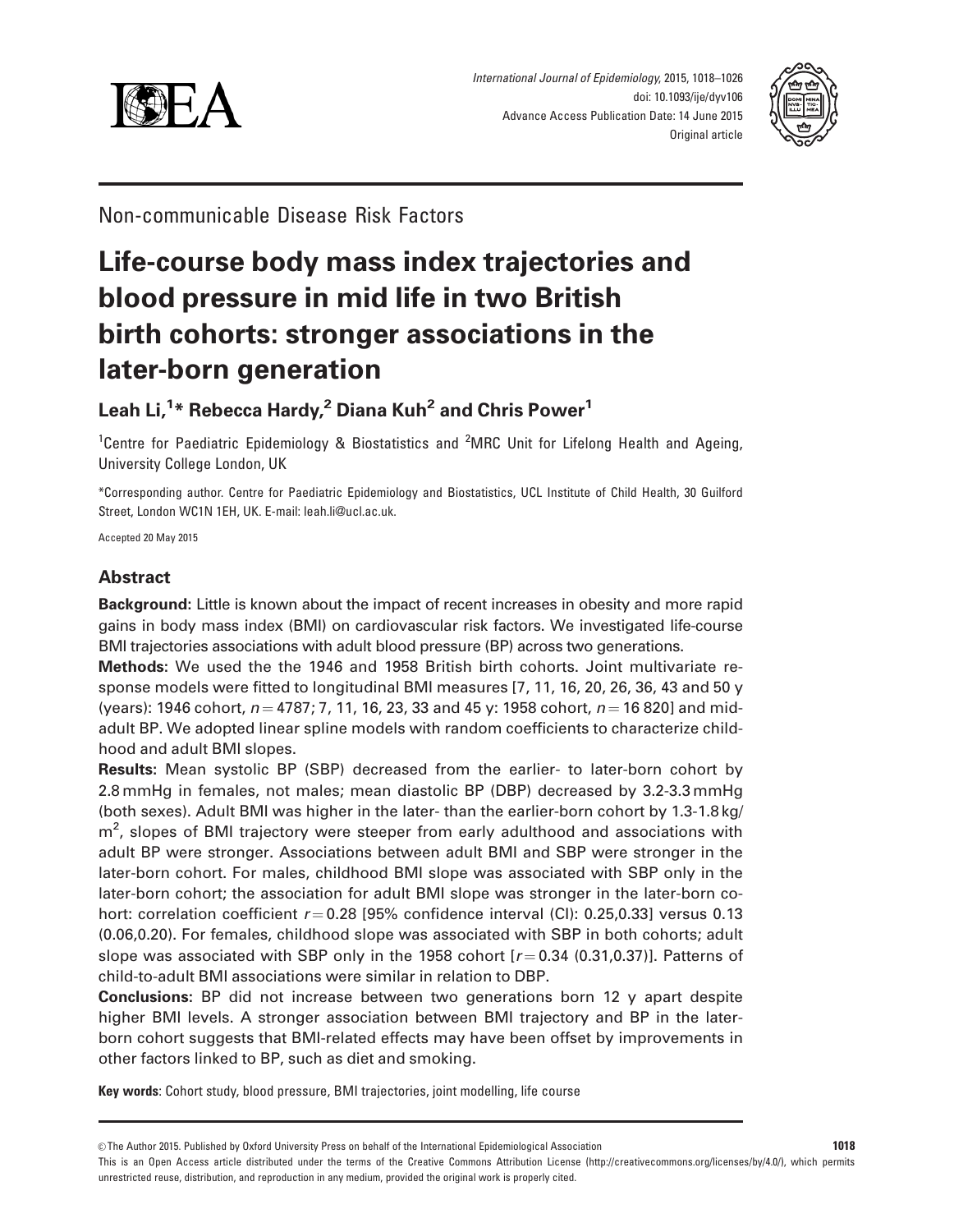- Mean values of systolic or diastolic blood pressure (BP) did not increase between two generations born 12 years apart, despite the steeper slope for BMI changes from early adulthood and higher levels of body mass index (BMI) in mid adulthood in the later- than the earlier-born cohort.
- A stronger association between life-course BMI trajectories and higher BP levels in the later-born cohort suggests that BMI-related effects may have been offset by improvements in other factors linked to BP over successive generations in the UK.

# Introduction

High blood pressure (BP) is a major risk factor for cardiovascular disease (CVD) in adults, contributing substan-tially to morbidity and mortality in the population.<sup>1,[2](#page-7-0)</sup> High body mass index (BMI) is associated with higher BP levels in children $3$  and adults.<sup>4</sup> As many societies have become more obese during the recent epidemic, different generations have been affected at different life stages, such that some generations have had a steeper trajectory of BMI than others.<sup>[5](#page-7-0)</sup> It has been estimated that BMI has increased by 0.6 kg/m<sup>2</sup> per decade in men and 0.4 kg/m<sup>2</sup> in women in Western Europe during the past 30 years,<sup>[6](#page-8-0)</sup> and for every  $kg/m<sup>2</sup>$  higher adult BMI, systolic BP (SBP) increases on average by approximately  $1 \text{ mmHg}$ .<sup>4</sup> We would expect an increasing trend in population mean BP over the same period, by approximately 0.6 mmHg and 0.4 mmHg per decade respectively for men and women. However, mean adult BP levels and prevalence of hypertension have not increased (or even declined) during this period.<sup>7</sup> This raises the prospect that the association of BMI (or life-course BMI trajectories) with adult BP may have weakened over successive generations. Such associations have been little studied but are of interest because of increasing levels of obesity across all ages. To study changes in associations between BMI trajectories and adult BP requires information on BMI across the life course and adult BP from different generations.

A comparison of the 1946 and 1958 British birth cohorts showed that changes in BMI trajectories had occurred, with the later-born cohort gaining BMI at a faster rate from early adulthood, and having a higher BMI by 1-2 kg/m<sup>2</sup> in mid adulthood.<sup>[5](#page-7-0)</sup> The impact of the trends in BMI on BP levels is unclear. Separate studies of these cohorts show that high BMI and large BMI gain during adulthood were associated with higher adult BP levels,  $8-10$ whereas childhood BMI was associated with adult BP only in the 1958 cohort. These studies $9,10$  used conditional regression models, which do not account for differences in the timing of measures between individuals or correlation of repeated measures within individuals. Such limitations

can be overcome with joint multivariate response models. Given the lack of evidence on how the association between BMI trajectories and adult BP at an individual level has changed in recent decades, we used a joint multivariate response model for repeated BMI measures and adult BP for the 1946 and 1958 cohorts. Our aims were to investigate whether adult BP levels have changed between the two cohorts and whether the associations between characteristics of BMI trajectories (i.e. BMI levels or slope for BMI changes) and adult BP have changed.

# Methods

### Population

The 1946 birth cohort (MRC National Survey of Health and Development) includes children ( $n = 5362$ ) from a socially stratified sample of single births to married women in 1 week in March 1946 in Britain. Cohort members were followed up from birth to age 60-64 y  $(n = 2661)^{11}$  $(n = 2661)^{11}$  $(n = 2661)^{11}$  For comparison purposes, our main analysis used data collected up to age 43 y ( $n = 3262$ ). At age 43, contact was not attempted for individuals ( $n = 1882$ ) who were living abroad (11.3% of original cohort), had died (6.8%) or had previously refused or could not be contacted  $(17\%)$ .<sup>[12](#page-8-0)</sup> The study received Multi-Centre Research Ethics Committee approval, and written informed consent was given by the participants.

The 1958 birth cohort includes all born in 1 week in March 1958 in Britain. Approximately 17 000 live births were followed up from birth to age 50 y. At age 45, 11 971 cohort members were invited to participate in a medical assessment by a trained nurse; $^{13}$  9377 participants provided information. Contact was not attempted for individuals  $(n = 5549)$  who were living abroad (7%), had died (6.7%) or had previously refused or could not be contacted (16.2%). In most respects the cohort followed to adult-hood was representative of the original birth sample.<sup>[14](#page-8-0)</sup> Ethical approval for the 45-y data collection was given by the South East England Multi-Centre Research Ethics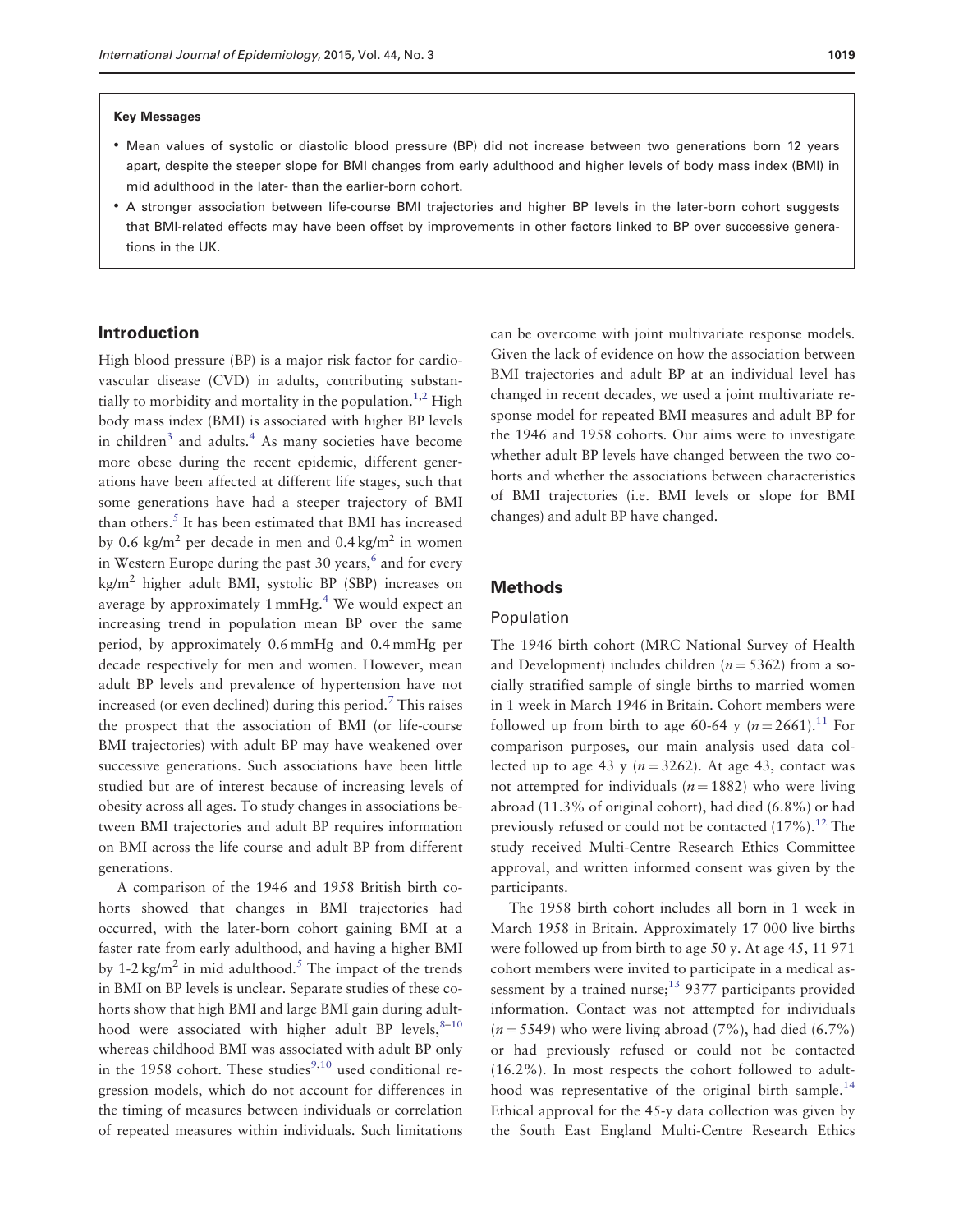Committee. Our main analysis used data collected up to age 45 y.

### Measures

BMI measures. We used height and weight in the 1946 cohort measured at: 7, 11 and 15 y (to nearest in and lb); 36 and 43 y (0.5 cm and 0.5 kg); and 53 y (mm and 0.1 kg) in 1999 by trained personnel, and self-reported at ages 20 and 26 y. Height and weight in the 1958 cohort were measured at: 7, 11 and 16 y (in and lb); 33 y (cm and 0.1kg); and 45 y (mm and g) in 2003, and self-reported at age 23 y. Waist circumference (mm) was measured at 36, 43 and 53 y for the 1946 cohort, and at 45 y for the 1958 cohort. For females who were pregnant, self-reported prepregnancy weights were used (1946 cohort:  $n = 63$  at age 26 y; 1958 cohort:  $n = 539$  at 23 y), and for other ages measurements during pregnancy were excluded (1946 cohort:  $n = 107$  at age 20 y, n = 30 at 36 y and  $n = 10$  at 43 y; 1958 cohort:  $n = 229$  at 33 y). BMI (kg/m<sup>2</sup>) at each age was calculated for both cohorts.

BP measures. For the 1946 cohort, BP was measured twice at age 43 (in 1989) with the participant seated for at least 5 min, using a Hawksley random zero sphygmomanometer  $(n = 3157)$ . We used the average of two readings to compare with BP measures in the 1958 cohort at a similar age. Participants were asked whether they had taken any prescribed medication for high BP in the past year. For the 1958 cohort, BP was measured three times at age 45 with the participant seated for at least 5 min using an Omron automated device  $(n = 9297)$ . We used the average of the first two readings. Participants were asked to show currently prescribed medications to the nurse, who coded antihypertensive drugs from direct observation of packaging.

#### Statistical analysis

Adjustment for device, medication and age at examination We made adjustments to standardize the BP outcome and improve comparability of measurements in the two cohorts. First, BP measures were taken with different devices: the Omron 705CP device tends to provide higher esti-mates than the sphygmomanometer.<sup>[15](#page-8-0)</sup> We converted BP measurements at age 45 y for the 1958 cohort to the equivalent sphygmomanometer readings, using previously derived formulae.<sup>15</sup> Second, ignoring antihypertensive medication effects on BP measurements potentially leads to underestimation of the BMI/BP association;<sup>[16](#page-8-0)</sup> we adjusted BP measures by adding a constant of 10 mmHg to the observed SBP and diastolic BP (DBP) for those on

treatment (1946 cohort: 3.4%; 1958 cohort: 4.6%).<sup>[16,17](#page-8-0)</sup> Third, levels of BP increase with age;<sup>[18](#page-8-0)</sup> we centred the 1946 cohort measures taken at age 43 to 45.2 y (mean age at measurement for the 1958 cohort) using the age trends estimated from growth models fitted to BP measures at 36, 43 and 53 y for the 1946 cohort. Waist circumference at 43 y for the 1946 cohort was also centred to 45.2 y using the age trends estimated from measures at 36, 43 and 53 y.

#### Joint modelling for BMI trajectories and adult BMI

From age 7 y, there was a maximum of eight BMI measures per person in the 1946 cohort and six in the 1958 cohort. To establish how longitudinal changes of BMI during different periods were associated with BP in mid adulthood, we applied a joint modelling approach to three response variables: repeated BMI measures (log10 transformed to correct for the right skewness) and SBP and DBP levels at 45 y. The observed (geometric) mean BMI had distinct trajectories in childhood and adulthood and differed by sex ([Figure 1](#page-3-0)a, b). We adopted a linear spline function to summarize the longitudinal changes of BMI. For the 1958 (both sexes) and 1946 (males) cohorts, we used one knot  $(t_0)$  to allow for distinct BMI curves in 'childhood' and 'adulthood'. For adult SBP and DBP, we applied single-level models and specified only an individual-specific (random) intercept ( $\beta_{3i}$  and  $\beta_{4i}$ ) to represent BP values for individual  $j$ , as each individual was measured once. The joint model is written as:

$$
logBMI_{ij} = \beta_{0j} + \beta_{1j}t_{ij} + \beta_{2j}(t_{ij} - t_0)I_{t_{ij} > t_0} + e_{ij}
$$
  
\n
$$
SBP_j = \beta_{3j}
$$
  
\n
$$
DBP_j = \beta_{4j}
$$
 (i)

where  $t_{ij}$  is the exact age at measurement  $i$ ,  $I_{t_{ij}>t_0}$  represents two age ranges. For  $log$   $BMI_{ij}$  there are individualspecific childhood slope  $\beta_{1j}$  (for  $t_{ij} \leq t_0$ ) and adult slope  $\beta_{1i} + \beta_{2i}$  (for  $t_{ii} > t_0$ ). For females in the 1946 cohort, the slope increased after mid-30 ages ([Figure 1b](#page-3-0)). We included an additional knot  $(t_1)$  in the model for log BMI:

$$
\log BMI_{ij} = \beta_{0j} + \beta_{1j}t_{ij} + \beta_{2j}(t_{ij} - t_0)I_{t_{ij}>t_0}
$$

$$
+ \beta_{2^rj}(t_{ij} - t_1)I_{t_{ij}>t_1} + e_{ij}
$$

$$
SBP_j = \beta_{3j}
$$

$$
DBP_j = \beta_{4j}
$$

$$
(ii)
$$

Models i and ii were fitted in MLwiN. The knots were determined based on the likelihood profile:  $t_0$  was chosen at 20 y for males and 16 y for females. The individual characteristics include BMI level at any age (t) and slopes for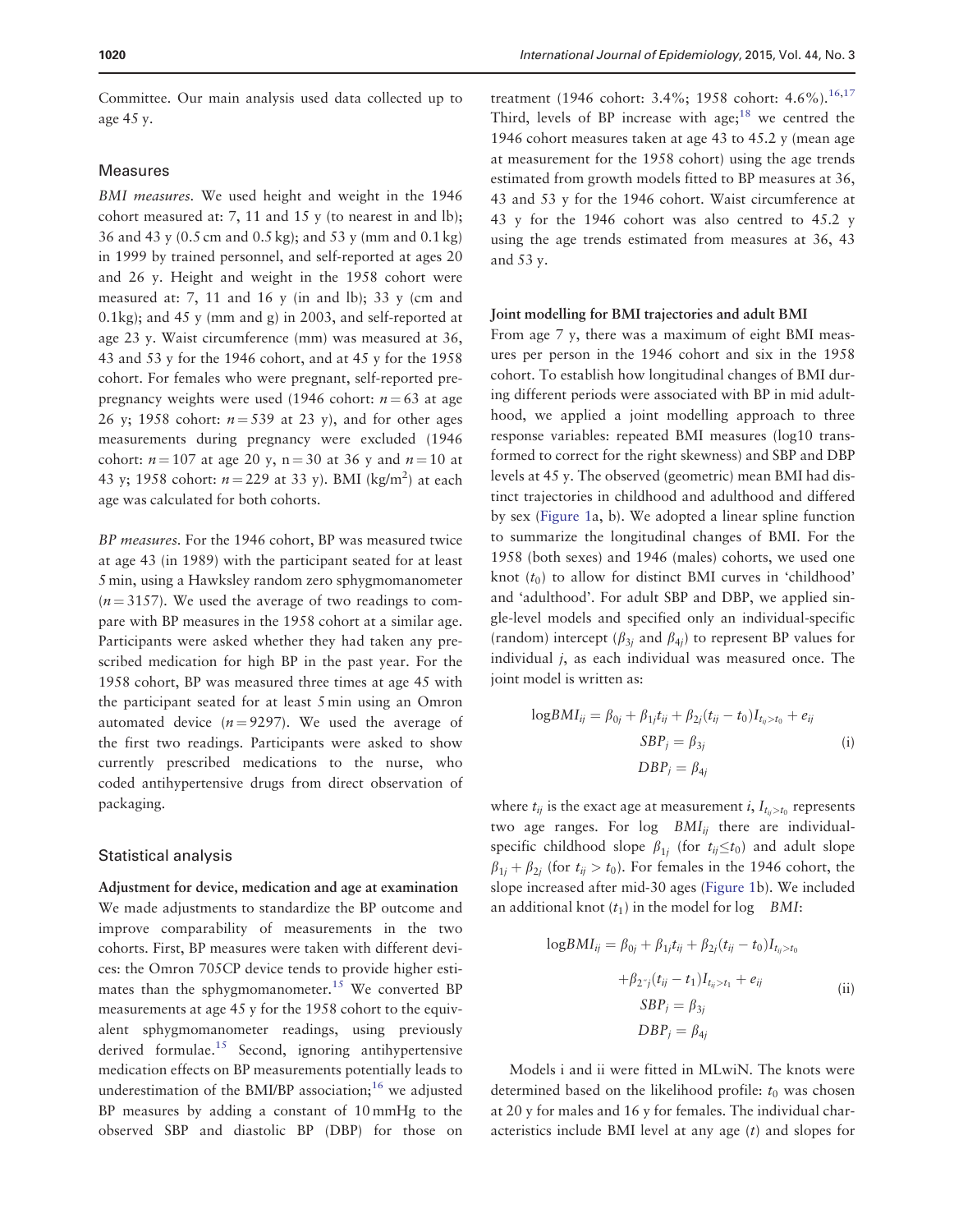<span id="page-3-0"></span>

Figure 1. Observed (dots) and estimated (lines) (estimated using joint multivariate models) geometric mean BMI in the 1946 and 1958 cohorts.

log *BMI<sub>ii</sub>* in childhood ( $t \le 20$  y for males;  $t \le 16$  y for females) and in adulthood  $(t > 20$  y and  $t > 16$  y, respectively). For females of the 1946 cohort, the knot  $t_1$  was chosen at 34 y. Their BMI trajectories were characterized by three linear curves, with slopes for childhood ( $t \le 16$  y), early adulthood (16  $y < t < 34$  y) and mid adulthood  $(t > 34$  y). The associations (i.e. correlations coefficients) between characteristics of BMI trajectories and adult BP and 95% confidence intervals (CI) were estimated using the nonparametric bootstrap re-sampling procedure. We also conducted additional analyses to establish whether our findings were consistent based on estimated regression coefficients of BP on BMI slopes, using covariance matrix. Details of model assumptions and estimation are provided in [supplementary material,](http://ije.oxfordjournals.org/lookup/suppl/doi:10.1093/ije/dyv106/-/DC1) available as [Supplementary](http://ije.oxfordjournals.org/lookup/suppl/doi:10.1093/ije/dyv106/-/DC1) [data](http://ije.oxfordjournals.org/lookup/suppl/doi:10.1093/ije/dyv106/-/DC1) at IJE online.

Numbers of participants with BMI measures decreased with age in both cohorts due to loss to follow-up. However, the joint models were applied to participants with at least one measure of BMI and/or BP and thus most were included: total 21 607 individuals (4787 in the 1946 cohort, 16820 in the 1958 cohort). Of these, 12 487 (3157 and 9330, respectively) had adult BP measures. We repeated analysis using only individuals with adult BP measures to assess whether the BMI trajectories for those with a BP measurement differed from all cohort members.

# **Results**

In females, adult SBP decreased on average by 2.8 mmHg (95% CI: 1.9,3.7) between the 1946 and 1958 cohorts but no difference was observed for males; whereas, mean DBP decreased by 3.3 mmHg (2.7,3.9) in males and 3.2 mmHg (2.6,3.8) in females ([Table 1\)](#page-4-0). The slope of BMI increase from early adulthood was significantly steeper in the 1958

cohort compared with the 1946 cohort. Thus BMI trajectories diverged during adulthood. For males, the slope (for log BMI) was 0.0038 (equivalent to 0.9% increase in BMI per year) in the 1958 cohort and 0.0025 (0.6% per year) in the 1946 cohort. For females, the respective slopes were 0.0038 and 0.0018 (0.9% and 0.4% per year) until the mid 30s, and were similar thereafter (0.9% per year) [\(Table 1](#page-4-0)).

# Associations between characteristics of BMI trajectories and adult BP

The correlations between BMI from ages 7 y to 45 y and adult SBP and DBP are illustrated in [Figures 2](#page-4-0) and [3.](#page-5-0) BMI at 7 y was not correlated with adult BP, except with DBP among females in the 1958 cohort [\(Table 2\)](#page-5-0). Thereafter, for both sexes, cohorts and for SBP and DBP, associations strengthened with increasing age of BMI measurement, although more rapidly in the 1958 cohort than the 1946 cohort. For SBP, the association with BMI was significant by 11 y in the 1958 cohort (both sexes) and by early adulthood in the 1946 cohort (late 20s for males and late teens for females) ([Figure 2\)](#page-4-0). The correlation between BMI at 45 y and SBP was significantly greater in the later- than the earlier-born cohort:  $r = 0.27$  (0.24,0.29) versus 0.09 (0.04,0.13) for males and 0.29 (0.26,0.32) versus 0.08 (0.03,0.12) for females. The correlation between waist circumference and SBP was also greater in the later- than the earlier-born cohort: 0.24 (0.22,0.27) versus 0.12 (0.07,0.17) for males; 0.30 (0.27,0.32) versus 0.13 (0.08,0.18) for females [\(Table 2](#page-5-0)).

Rate of BMI change was positively associated with adult BP and the strength of the association differed between cohorts. For males, childhood slope for BMI growth was associated with SBP in the 1958 cohort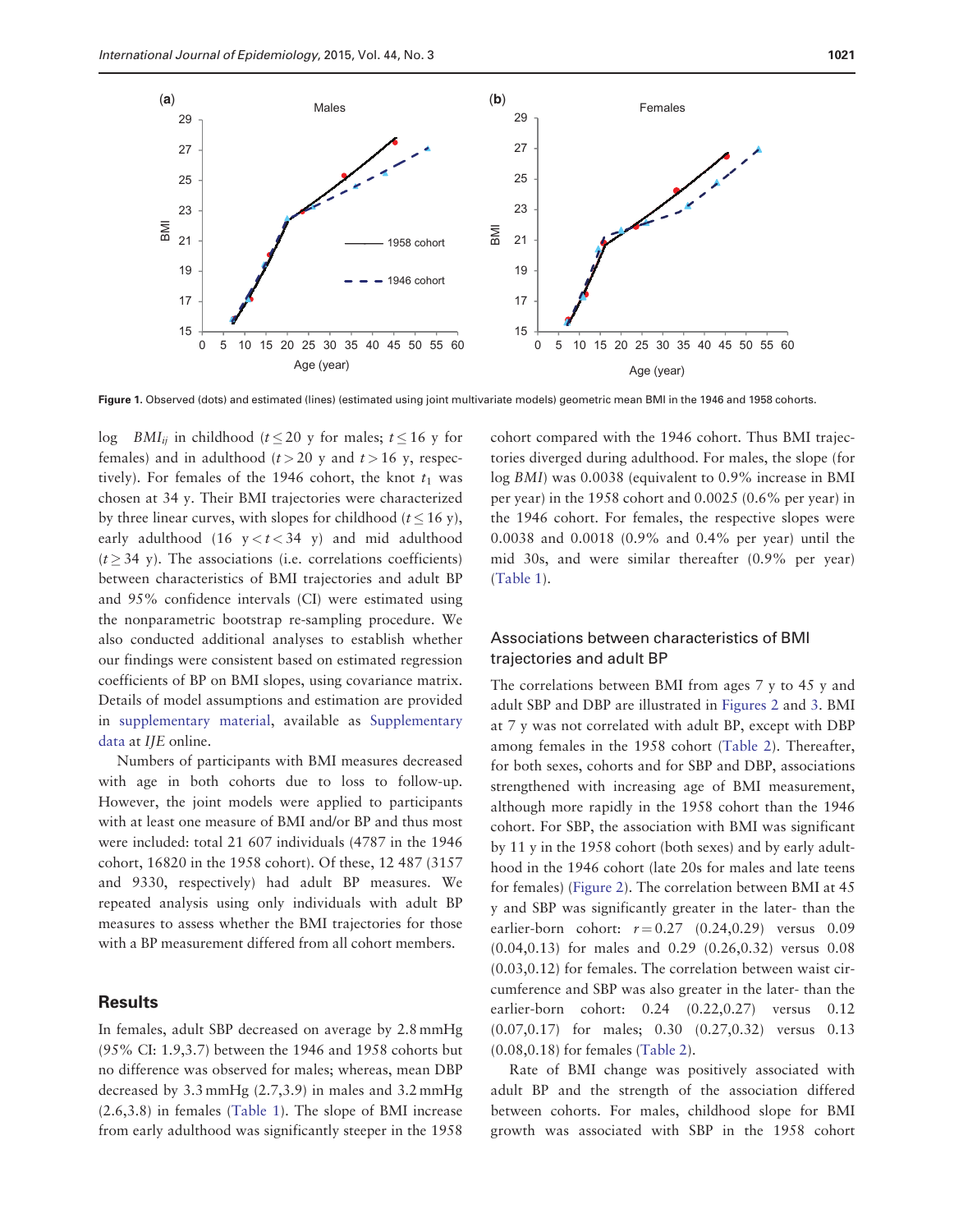| Males                                          |        | 1946 cohort ( $n = 4787$ ) | 1958 cohort ( $n = 16820$ ) |                  |  |
|------------------------------------------------|--------|----------------------------|-----------------------------|------------------|--|
|                                                | Mean   | 95% CI                     | Mean                        | 95% CI           |  |
| SBP at $45y$ (mmHg)                            | 126.8  | (126.1, 127.6)             | 126.8                       | (126.4, 127.2)   |  |
| DBP at 45 y (mmHg)*                            | 83.8   | (83.2, 84.4)               | 80.5                        | (80.3, 80.8)     |  |
| Child slope <sup>a</sup> $(7_20 \text{ y})$    | 0.0120 | (0.0118, 0.0122)           | 0.0121                      | (0.0120, 0.0122) |  |
| Adult slope <sup>a</sup> $(>20 \text{ y})^*$   | 0.0025 | (0.0024, 0.0026)           | 0.0038                      | (0.0037, 0.0039) |  |
| Waist at 45 y $(cm)*$                          | 93.2   | (92.7, 93.7)               | 98.4                        | (98.1, 98.7)     |  |
| Females                                        |        |                            |                             |                  |  |
| SBP at $45y$ (mmHg)                            | 123.5  | (122.6, 124.3)             | 120.7                       | (120.3, 121.0)   |  |
| DBP at $45y$ (mmHg)                            | 79.3   | (78.7, 79.9)               | 76.1                        | (75.9, 76.4)     |  |
| Child slope <sup>a</sup> $(7-16y)^*$           | 0.0154 | (0.0151, 0.0156)           | 0.0142                      | (0.0140, 0.0143) |  |
| Adult slope <sup>a</sup> $(16-34 \text{ y})^*$ | 0.0018 | (0.0016, 0.0019)           |                             | (0.0037, 0.0039) |  |
| Adult slope <sup><math>a</math></sup> > 34 y   | 0.0038 | (0.0036, 0.0039)           | 0.0038                      |                  |  |
| Waist at 45 y $(cm)*$                          | 79.7   | (79.2, 80.3)               | 85.5                        | (85.1, 85.9)     |  |

<span id="page-4-0"></span>Table 1. Characteristics of SBP, DBP and BMI (mean, 95% CI) for the 1946 and 1958 cohorts estimates using joint multivariate models

a Slope for log BMI.

 ${}^*P<0.05$  for the test of difference in characteristics of BP and BMI between cohorts.



Figure 2. Correlation coefficients (95% CI) between log BMI and SBP at 45 y in the 1946 and 1958 cohorts estimated using joint multivariate models.

 $[r = 0.21 (0.17, 0.24)]$  but not in the 1946 cohort. Adult slope for BMI increase was associated with SBP, and the association was stronger in the later  $[r = 0.28 (0.25, 0.33)]$ than the earlier-born cohort  $[r=0.13 \ (0.06, 0.20)]$ . For females, childhood slope was associated with SBP in both cohorts:  $r = 0.11$  for the 1946 cohort and 0.19 for the 1958 cohort. The slope for BMI increase in adulthood (16-45 y) was positively associated with SBP in the 1958 cohort ( $r = 0.34$ ), whereas in the 1946 cohort, there was no association with the BMI slope (16-34 y) and thereafter [\(Table 2\)](#page-5-0). For DBP, the patterns of association with childto-adult BMI were similar to those for SBP, except the association with BMI was significant from an earlier age in the 1946 cohort ([Table 2,](#page-5-0) [Figure 3\)](#page-5-0). As the BMI/BP association strengthened between cohorts, mean BP increased more rapidly with increasing BMI in the later-born cohort.

Therefore the difference in mean adult BP (negative, except for SBP of males) levelled off with increasing BMI. In addition, the estimated characteristics for BMI trajectories and their associations with adult BP were little affected by restriction to individuals with BP measures (data not shown). The results based on regression coefficients for BP on BMI slopes are broadly similar to those presented for correlation coefficients ([Supplementary Table S1](http://ije.oxfordjournals.org/lookup/suppl/doi:10.1093/ije/dyv106/-/DC1), available as [Supplementary data](http://ije.oxfordjournals.org/lookup/suppl/doi:10.1093/ije/dyv106/-/DC1) at IJE online).

# **Discussion**

Between the 1946 and 1958 cohorts, average SBP (females) and DBP (both sexes) declined by  $\approx$  3 mmHg, whereas SBP in males was unchanged. Yet, the slope for BMI changes was steeper from early adulthood and adult BMI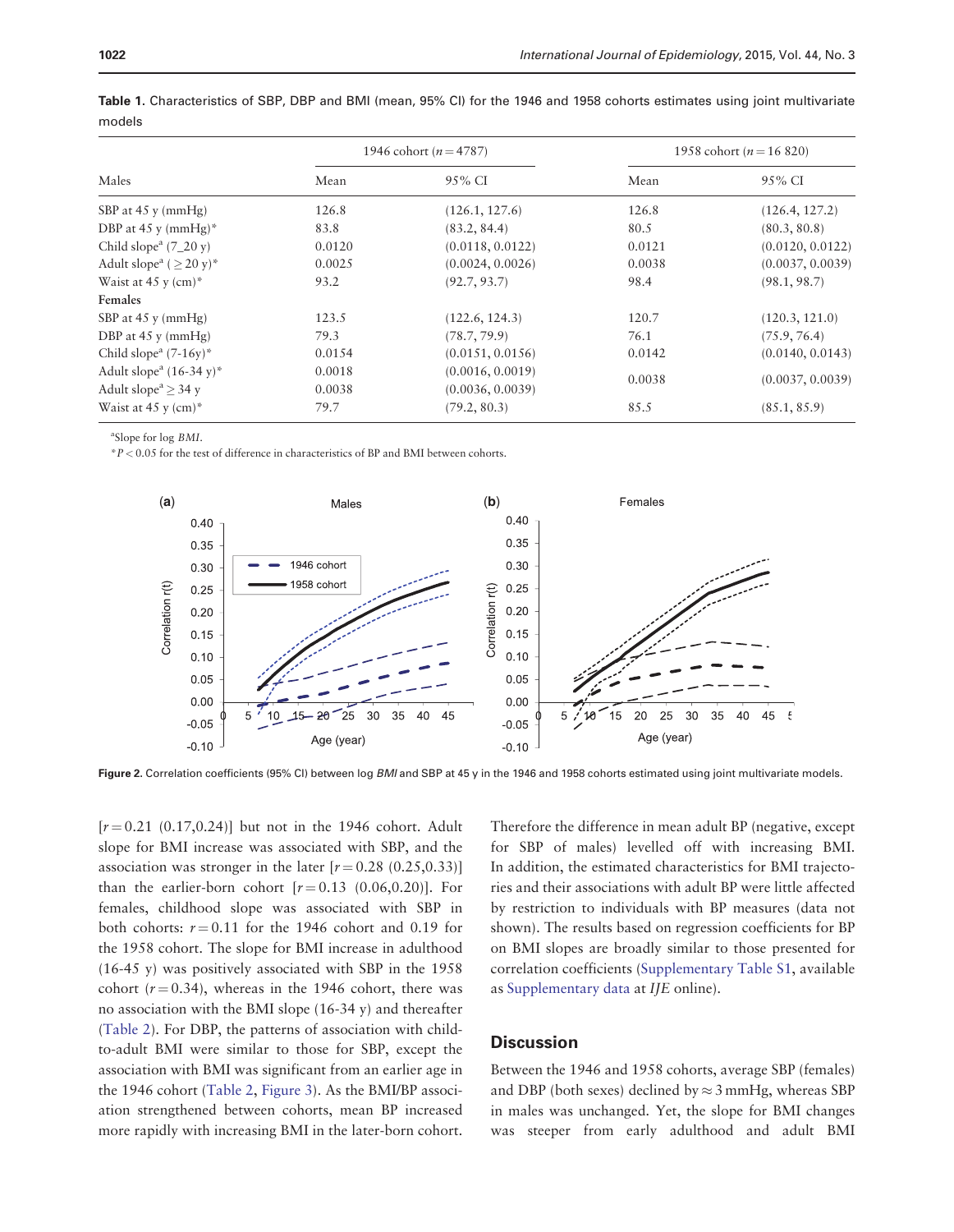|                                                   | Systolic blood pressure (SBP) at 45 y |                   |                             | Diastolic blood pressure (DBP) at 45 y |                           |                   |                             |                   |
|---------------------------------------------------|---------------------------------------|-------------------|-----------------------------|----------------------------------------|---------------------------|-------------------|-----------------------------|-------------------|
| Males                                             | 1946 cohort<br>$(n=4787)$             |                   | 1958 cohort<br>$(n=16 820)$ |                                        | 1946 cohort<br>$(n=4787)$ |                   | 1958 cohort<br>$(n=16 820)$ |                   |
|                                                   | $\mathbf r$                           | 95% CI            | $\mathbf r$                 | 95% CI                                 | $\mathbf r$               | 95% CI            | $\mathbf r$                 | 95% CI            |
| BMI7                                              | $-0.008$                              | $(-0.060, 0.034)$ | 0.027                       | $(-0.027, 0.054)$                      | $-0.029$                  | $(-0.078, 0.021)$ | 0.025                       | $(-0.002, 0.051)$ |
| BMI11                                             | 0.002                                 | $(-0.047, 0.043)$ | 0.070                       | (0.045, 0.094)                         | $-0.003$                  | $(-0.047, 0.042)$ | 0.064                       | (0.038, 0.089)    |
| BMI16                                             | 0.012                                 | $(-0.034, 0.052)$ | 0.116                       | (0.093, 0.138)                         | 0.036                     | $(-0.011, 0.077)$ | 0.106                       | (0.082, 0.129)    |
| BMI20                                             | 0.019                                 | $(-0.030, 0.065)$ | 0.144                       | (0.120, 0.166)                         | 0.057                     | (0.006, 0.102)    | 0.132                       | (0.108, 0.153)    |
| BMI23                                             | 0.029                                 | $(-0.018, 0.073)$ | 0.165                       | (0.141, 0.186)                         | 0.071                     | (0.023, 0.116)    | 0.156                       | (0.133, 0.178)    |
| BMI26                                             | 0.039                                 | $(-0.009, 0.084)$ | 0.183                       | (0.161, 0.206)                         | 0.085                     | (0.039, 0.128)    | 0.180                       | (0.156, 0.202)    |
| BMI33                                             | 0.059                                 | (0.018, 0.104)    | 0.222                       | (0.198, 0.246)                         | 0.113                     | (0.069, 0.156)    | 0.227                       | (0.204, 0.251)    |
| BMI43                                             | 0.084                                 | (0.037, 0.129)    | 0.262                       | (0.235, 0.288)                         | 0.145                     | (0.101, 0.186)    | 0.277                       | (0.253, 0.302)    |
| <b>BMI45</b>                                      | 0.087                                 | (0.041, 0.133)    | 0.268                       | (0.241, 0.294)                         | 0.150                     | (0.105, 0.191)    | 0.285                       | (0.260, 0.311)    |
| Child slope <sup><math>a</math></sup> (7-20 y)    | 0.044                                 | $(-0.028, 0.122)$ | 0.208                       | (0.170, 0.241)                         | 0.130                     | (0.049, 0.201)    | 0.188                       | (0.166, 0.209)    |
| Adult slope $a$ (>20 y)                           | 0.125                                 | (0.061, 0.196)    | 0.283                       | (0.245, 0.327)                         | 0.181                     | (0.112, 0.240)    | 0.337                       | (0.299, 0.379)    |
| Waist circumference at 45 y                       | 0.119                                 | (0.070, 0.168)    | 0.244                       | (0.216, 0.273)                         | $0.167\,$                 | (0.115, 0.213)    | 0.264                       | (0.237, 0.291)    |
| Females                                           |                                       |                   |                             |                                        |                           |                   |                             |                   |
| BMI7                                              | $-0.007$                              | $(-0.059, 0.046)$ | 0.024                       | $(-0.039, 0.052)$                      | 0.022                     | $(-0.031, 0.069)$ | 0.043                       | (0.016, 0.074)    |
| BMI11                                             | 0.021                                 | $(-0.024, 0.068)$ | 0.060                       | (0.034, 0.082)                         | 0.044                     | (0.000, 0.089)    | 0.079                       | (0.052, 0.105)    |
| BMI16                                             | 0.045                                 | $(-0.002, 0.094)$ | 0.096                       | (0.067, 0.122)                         | 0.065                     | (0.018, 0.112)    | 0.116                       | (0.083, 0.143)    |
| BMI20                                             | 0.056                                 | (0.013, 0.103)    | 0.138                       | (0.110, 0.162)                         | 0.081                     | (0.041, 0.127)    | 0.162                       | (0.132, 0.188)    |
| BMI23                                             | 0.063                                 | (0.022, 0.109)    | 0.166                       | (0.139, 0.190)                         | 0.092                     | (0.054, 0.135)    | 0.193                       | (0.165, 0.219)    |
| <b>BMI26</b>                                      | 0.069                                 | (0.027, 0.116)    | 0.191                       | (0.164, 0.215)                         | 0.102                     | (0.062, 0.148)    | 0.221                       | (0.194, 0.248)    |
| BMI33                                             | 0.081                                 | (0.038, 0.131)    | 0.238                       | (0.213, 0.262)                         | 0.119                     | (0.070, 0.167)    | 0.273                       | (0.246, 0.300)    |
| BMI43                                             | 0.077                                 | (0.037, 0.125)    | 0.280                       | (0.255, 0.309)                         | 0.114                     | (0.675, 0.158)    | 0.332                       | (0.303, 0.362)    |
| <b>BMI45</b>                                      | 0.076                                 | (0.034, 0.122)    | 0.286                       | (0.261, 0.315)                         | 0.112                     | (0.065, 0.156)    | 0.327                       | (0.300, 0.354)    |
| Child slope <sup><math>a</math></sup> (7-16 y)    | 0.107                                 | (0.016, 0.211)    | 0.185                       | (0.115, 0.258)                         | 0.110                     | (0.014, 0.205)    | 0.191                       | (0.119, 0.256)    |
| Adult slope <sup><math>a</math></sup> (16-34 y)   | 0.066                                 | $(-0.008, 0.140)$ | 0.339                       | (0.307, 0.372)                         | 0.098                     | (0.023, 0.171)    | 0.379                       | (0.345, 0.412)    |
| Adult slope <sup><math>a</math></sup> ( $>$ 34 y) | 0.007                                 | $(-0.082, 0.088)$ |                             |                                        | 0.009                     | $(-0.070, 0.088)$ |                             |                   |
| Waist circumference at 45 y                       | 0.127                                 | (0.078, 0.176)    | 0.295                       | (0.267, 0.322)                         | 0.164                     | (0.115, 0.213)    | 0.330                       | (0.303, 0.357)    |

<span id="page-5-0"></span>Table 2. Correlation coefficients (95% CI) between BMI characteristics and SBP and DBP at age 45 y for the 1946 and 1958 birth cohorts estimated using joint multivariate models

<sup>a</sup>Slope for log BMI



Figure 3. Correlation coefficients (95% CI) between log BMI and DBP at 45 y in the 1946 and 1958 cohorts estimated using joint multivariate models.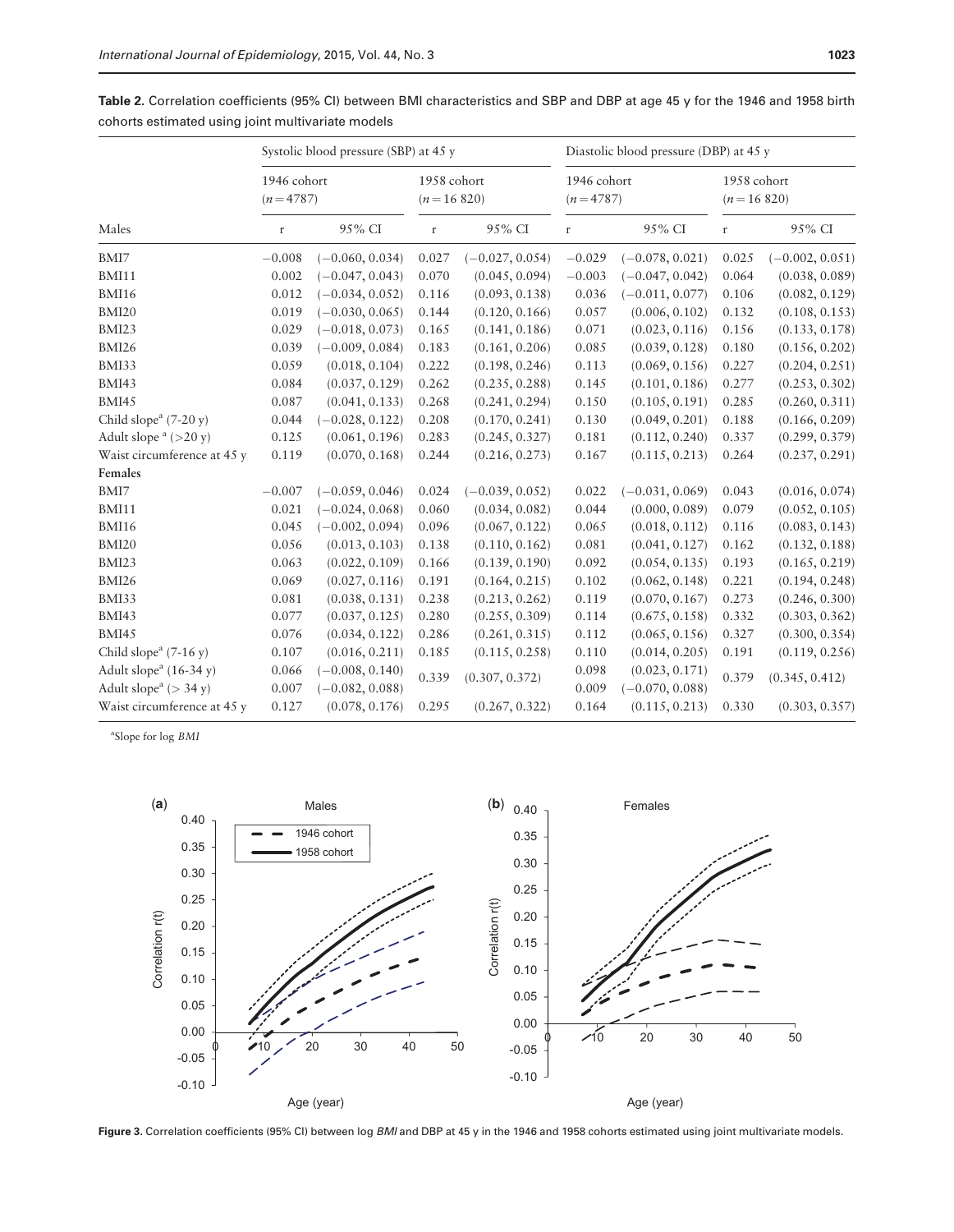was higher in the later- than the earlier-born cohort by 1.3- 1.8 kg/m<sup>2</sup>. In general, a steeper BMI slope in childhood and adulthood was associated with increased BP, more consistently and strongly in the later-born generation. Specifically, associations with adult BP were evident for BMI at an earlier age in the later-than the earlier-born generation and the strengthening associations for BMI with increasing age were more rapid. Thus, the associations of adult BMI and waist circumference with BP were stronger in the 1958 cohort ( $r = 0.24 - 0.30$  versus 0.09-0.13). Our findings suggest that associations of BMI trajectories with adult BP have changed over the 12-year interval.

#### Methodological considerations

Exploring life-course BMI trajectories' associations with adult BP is methodologically challenging.<sup>8</sup> Previous analyses of the same cohorts used conditional regression $9,10$ treating repeated BMI measures as independent variables, expressed in terms of the baseline measure and subsequent increments.[19](#page-8-0) The resulting association with BP of BMI increases cannot be directly compared, as timing of BMI measures differed across cohorts. Other studies have used a two-step approach<sup>20–22</sup> where individual growth characteristics estimated from a random effect model (thus subject to error) are used as independent variables in the primary model for an outcome.

The joint multivariate response model applied here has several major strengths: (i) it directly relates individual characteristics of BMI trajectories to BP through the covariance of the model coefficients, thus accounting for within-individual correlations between repeated BMI measures and between BMI and BP; and (ii) it includes individuals with different numbers and timing of BMI measures, or with incomplete data (our analysis included > 90% of the original cohorts). Linear spline models with random coefficients for repeated BMI measurements allow estimation of the associations (indicated by correlations) of BMI at any age, or distinct childhood and adulthood BMI slopes, with adult BP.<sup>8</sup>

The two population cohorts have many common characteristics and also some differences. Ages of contact were not always directly comparable, but we used information collected at additional time-points to derive estimates for BP for comparable ages. Since BP measured with different devices could introduce bias, hence, we standardized measurements to the mercury sphygmomanometer.<sup>15</sup> BP measurements would be affected by BP-lowering medication, so adjustments were applied for those on treatment.<sup>[16](#page-8-0)</sup> Furthermore, findings did not differ from those presented when excluding individuals on medication, or when restricting analyses to individuals with BP measures.

#### Comparison with other studies

Studies of adult BP trends in the UK and elsewhere in Western Europe show a decline in the last 20-30  $y$ ,  $6,7,23$ We found an estimated decline of 0.25 mmHg/year in SBP for females (1989-2003) but no decline for males. In England, adult SBP was reported to have reduced more in women (0.5 mmHg/year) than in men (0.2 mmHg/year)  $(1994-2003).^{24}$  $(1994-2003).^{24}$  $(1994-2003).^{24}$  DBP declined by 0.25 mmHg/year among both sexes in our study. It has been shown that mean population DBP fell by 7.7% in England and Wales (1981-  $2000$ ).<sup>25</sup> A cross-sectional association of high BMI with elevated BP is well established in children and adults.<sup>18</sup> Few studies have explored the impact of BMI or BMI changes across life on adult BP. A strong positive association between changes of adult weight $^{26}$  and BP was found in separate analysis of the 1946 and 1958 cohorts,  $9.27$  and BMI gains in childhood were associated with SBP in the 1958 cohort but only in females in the 1946 cohort.<sup>[9,10](#page-8-0)</sup> Published evidence is scarce on how the BMI/BP association has changed over time with rising obesity prevalence. Interestingly, a weakened BMI/BP association has been reported in African  $(1989-2004)^{28}$  $(1989-2004)^{28}$  $(1989-2004)^{28}$  and Chinese (1996- $2006$ <sup>[29](#page-8-0)</sup> populations: while mean BMI increased, mean BP declined<sup>28</sup> or changed little.<sup>[29](#page-8-0)</sup> With opposite trends in BP and BMI, we might also expect a weakening of the association across cohorts. However, our results indicate that the association of adult BP with BMI started at an earlier age, and slopes for BMI increases both in childhood and adulthood have a stronger association with BP in the later-born cohort.

## Potential explanations

Although the cohort-specific slopes for increasing BMI with age examined here cover a substantial period of life (7-45 y), they may be too small in magnitude to affect BP levels at 45 y. For example, the increase in adult slope (for log BMI) for men between the two cohorts was only  $0.0013$  ( $= 0.0038 - 0.0025$ ). We would expect an increase in slope of this magnitude to be associated with an increase in mean SBP of 0.7 mmHg (for a correlation between adult slope and BP of 0.125 in the 1946 cohort) or 1.5 mmHg (0.283 in the 1958 cohort). Thus the magnitude of the difference in slope is sufficient to lead to a substantial increase in mean BP. Slopes of this magnitude are important determinants for BP and the magnitude of slopes has increased between the two cohorts from early adulthood. Yet we found that mean BP levels were lower or not different in the later- versus the earlier-born cohort, opposing the BMI trends, implying that other determinants for adult BP (possibly other CVD risk factors) may have changed over time.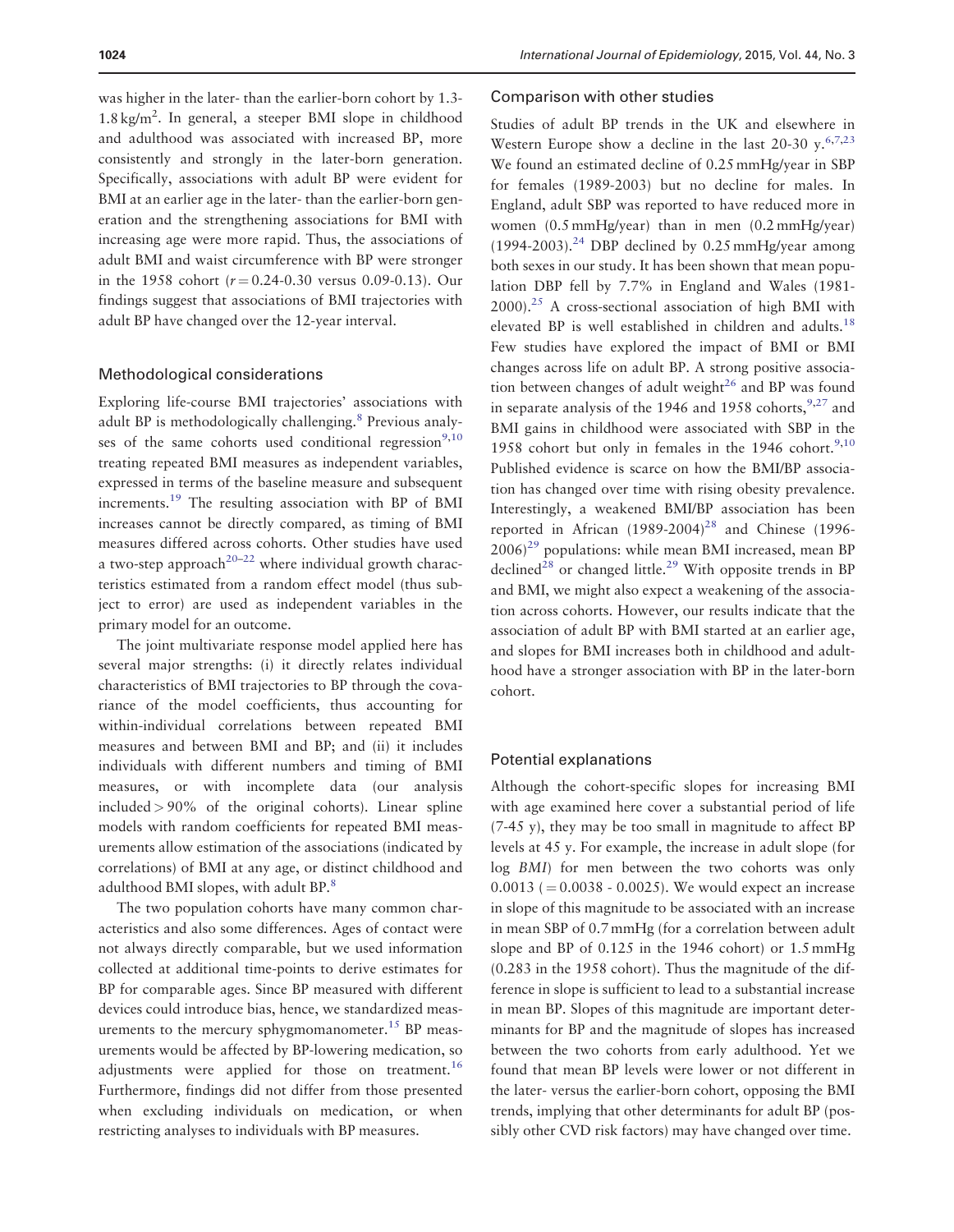<span id="page-7-0"></span>The strengthening BMI/BP association could reflect changes in the meaning of BMI. BMI does not differentiate between fat and lean mass which have opposing effects on CVD risk. A high BMI in the earlier-born cohort might indicate greater muscle mass than in the later-born cohort, for whom it might represent greater fat mass. The faster tempo of childhood growth and weight gain, more rapid increases in adult BMI and larger waist of the later-born  $\text{cohort}^5$  potentially support the possibility that they had more fat mass than the earlier-born cohort. There is also the possibility that differential sample attrition has affected the cohort comparison. Levels of and explanations for sample loss are broadly similar:  $30,31$  the mortality rate after birth until mid adulthood was almost identical (1946 cohort: 6.8%; 1958 cohort: 6.7%) and infant mortality fell from 3.5% (1946 cohort) to 2% (1958 cohort). Therefore the slightly higher mortality rate after infancy, or possibility of higher non-response among those with elevated BP in the 1958 than in the 1946 cohort, may partly explain the lack of increase in BP levels between cohorts. However, it is unclear how such differences could account for the strengthening BMI/BP association over time.

Mean adult height, known to be inversely associated with BP, has increased between cohorts, $5$  but the strengthening BMI/BP association is not accounted for by trends in height (data not shown). The greater height (particularly greater leg length), which reflects better early life environ-ment,<sup>[32](#page-8-0)</sup> may partly explain the lower BP in in the 1958 cohort. Low birthweight is associated with elevated adult BP.<sup>[33](#page-8-0)</sup> Birthweights  $<$  2.5k g were slightly more prevalent in the later- (4.8%) than earlier-born cohort, although were low overall  $(4.3\%)$  and mean birthweight differed little.<sup>5</sup> Improvement in other risk factors could have contributed to the decline of BP.<sup>34</sup> Smoking is a putative risk factor for elevated BP, $^{35}$  although evidence is inconsistent, $^{36}$  $^{36}$  $^{36}$  and smoking is also associated with low BMI. In England and Wales, mean BP declined when smoking prevalence fell by 35% between 1981 and 2000.<sup>25</sup> The decline in smoking from 30.9% (men) and 29.0% (women) in the 1946 cohort to 25.1% and 23.3%, respectively, in the 1958 cohort (unpublished observation) might explain lower BP levels in the later-born. Reduced saturated fat and increased fruit and vegetable consumption may have a beneficial contribution to BP in the population, $37$  but they would also be associated with lower BMI. Changes in other possible factors linked to raised BP, such as high salt intake and lowered physical activity levels, may also be affecting trends in BP over the period studied here.

Early detection and treatment for high BP has contributed to the reduction in coronary heart disease in England and Wales.[38](#page-8-0) We have made adjustment to BP measurements for those on medication, but the treatment effect

may have improved over time.<sup>39</sup> However, this is unlikely to have a substantial impact on the BP trends given the small proportion on medication at ages 43-45 y. A recent study shows that BP treatment had only a modest effect on declines in BP in English adults.<sup>40</sup>

To conclude, a strengthening association between lifecourse BMI gains and BP between two generations of contemporary adults, but with no detrimental trend in BP, suggests that BMI-related effects have been offset by improvements in other factors linked to BP, such as diet and smoking. Further studies should investigate how risk factors for high BP may have changed over time, and the implications of the strengthening BMI/BP association for subsequent cohorts with increasing levels of obesity.

#### Supplementary Data

[Supplementary data](http://ije.oxfordjournals.org/lookup/suppl/doi:10.1093/ije/dyv106/-/DC1) are available at IJE online.

# Funding

LL was funded by the Medical Research Council (MRC) Career Development Award in Biostatistics (grant G0601941). This work was undertaken at GOSH/UCL Institute of Child Health which received a proportion of funding from the Department of Health's NIHR Biomedical Research Centres funding scheme. The Centre for Paediatric Epidemiology and Biostatistics benefited from funding support provided by the MRC in its capacity as the MRC Centre of Epidemiology for Child Health (grant G0400546). The MRC has funded the 1946 cohort since 1962 (grants MC\_UU\_12019/2 and MC\_UU\_12019/1), and also the 45-year survey of the 1958 cohort (grant G0000934).

### Acknowledgements

We would like to thank Professor Harvey Goldstein for helpful suggestions on the analysis and Dr Mario Cortina Borja for comments on the paper.

Dr Leah Li will act as a guarantor for the paper.

Conflict of interest: None declared.

## **References**

- 1. Lewington S, Clarke R, Qizilbash N, Peto R, Collins R. Age-specific relevance of usual blood pressure to vascular mortality: a meta-analysis of individual data for one million adults in 61 prospective studies. Lancet 2002;360:1903-13.
- 2. Ezzati M, Lopez AD, Rodgers A, Vander HS, Murray CJ. Selected major risk factors and global and regional burden of disease. Lancet 2002;360:1347–60.
- 3. Schiel R, Beltschikow W, Kramer G, Stein G. Overweight, obesity and elevated blood pressure in children and adolescents. Eur J Med Res 2006;11:97–101.
- 4. Whitlock G, Lewington S, Sherliker P et al. Body-mass index and cause-specific mortality in 900 000 adults: collaborative analyses of 57 prospective studies. Lancet 2009;373:1083–96.
- 5. Li L, Hardy R, Kuh D, Lo CR, Power C. Child-to-adult body mass index and height trajectories: a comparison of 2 British birth cohorts. Am J Epidemiol 2008;168:1008–15.